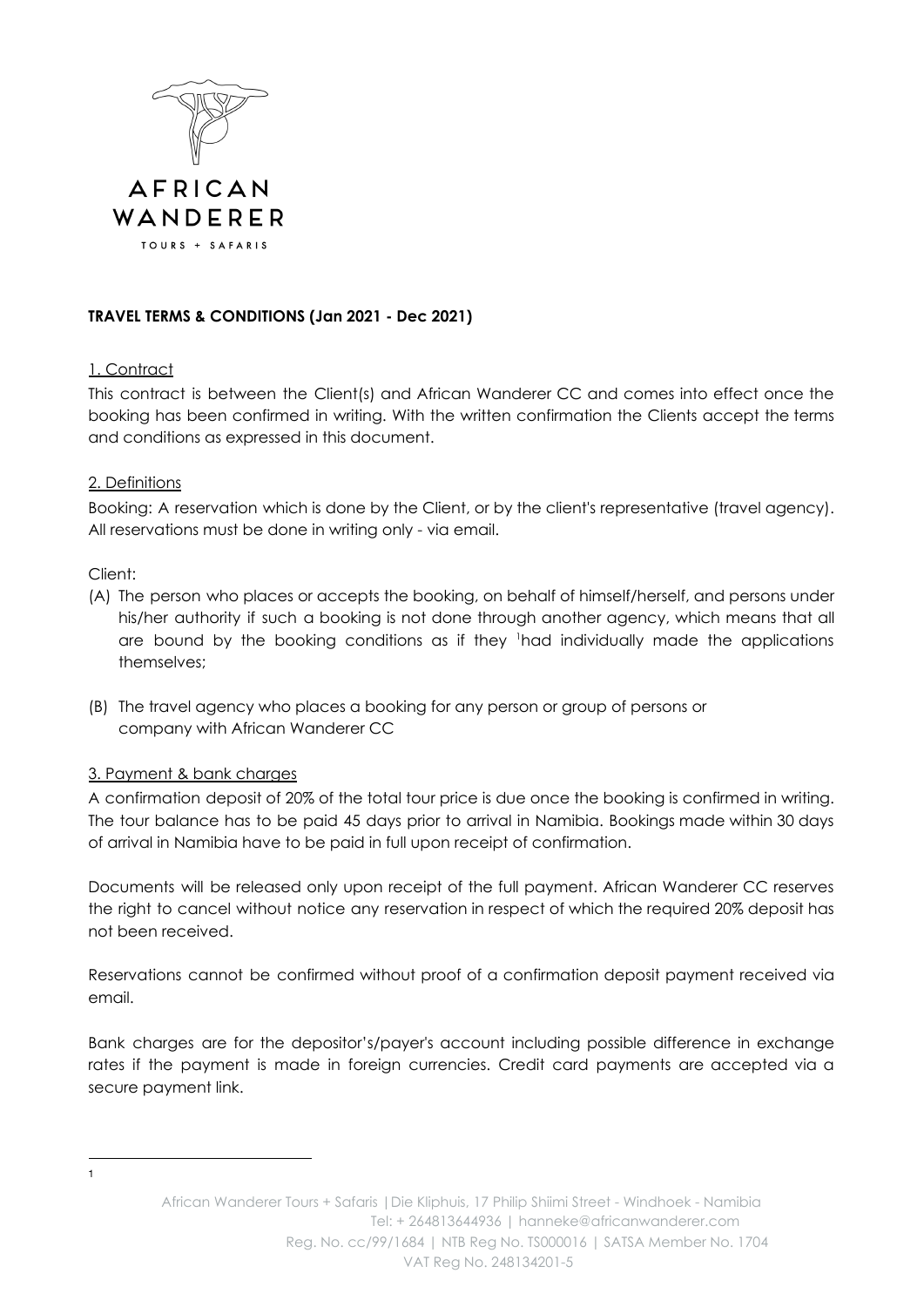

### 4. Cancellations

All cancellations must be done in writing, with the following cancellation policy. 30+ days prior to arrival - we refund 90% of all monies received to date Up to 15 days prior to arrival we refund 50% of all monies received to date Less than 15 days prior to arrival we will be unable to refund monies received

## Postponement due to Covid-19 related travel restrictions

Confirmed bookings for which we have received a deposit or full payment, will be secured should a client not be able to arrive in Namibia as planned due to Covid-19 related instances. Bookings can be amended up to 12 months (2020 / 2021). If guests do not have future travel dates as yet and are not sure when they will travel, we will issue a voucher for future use (valid for 2 years). Should the client decide to travel after December 2021, the quote will be amended to reflect the applicable year's supplier rates.

## 5. Services rendered

The scope and nature of the contractual services offered will be limited to those included in our written confirmation.

## 6. Variations to itinerary/services/accommodation

## *African Wanderer CC*

African Wanderer CC reserves the right to change the confirmed itinerary in case of unforeseen circumstances that might affect the safety of the Clients, force majeure or any reason beyond the control of African Wanderer CC. African Wanderer CC will endeavour to provide an adequate alternative, but will accept no liability whatsoever. Any resultant expense will be borne by the Client and any saving will be refunded to the Client.

## *Client*

In case the Clients request to change the confirmed itinerary, the company shall try to accommodate this request, but the changes may result in the charge of the above mentioned cancellation fees and of additional costs for the new services/accommodation requested. This is subject to a new quotation, which will be given by the company to the client in writing by email.

## 7. Waiver and indemnity

While every precaution is taken to ensure the safety of all persons participating in the tour, the client, his/her heirs, dependants, agents, executors or their assignees hereby irrevocably waive any claims which the they may have against African Wanderer CC for any form of compensation for damages which they may suffer due to injury and/or loss of any nature whatsoever, which includes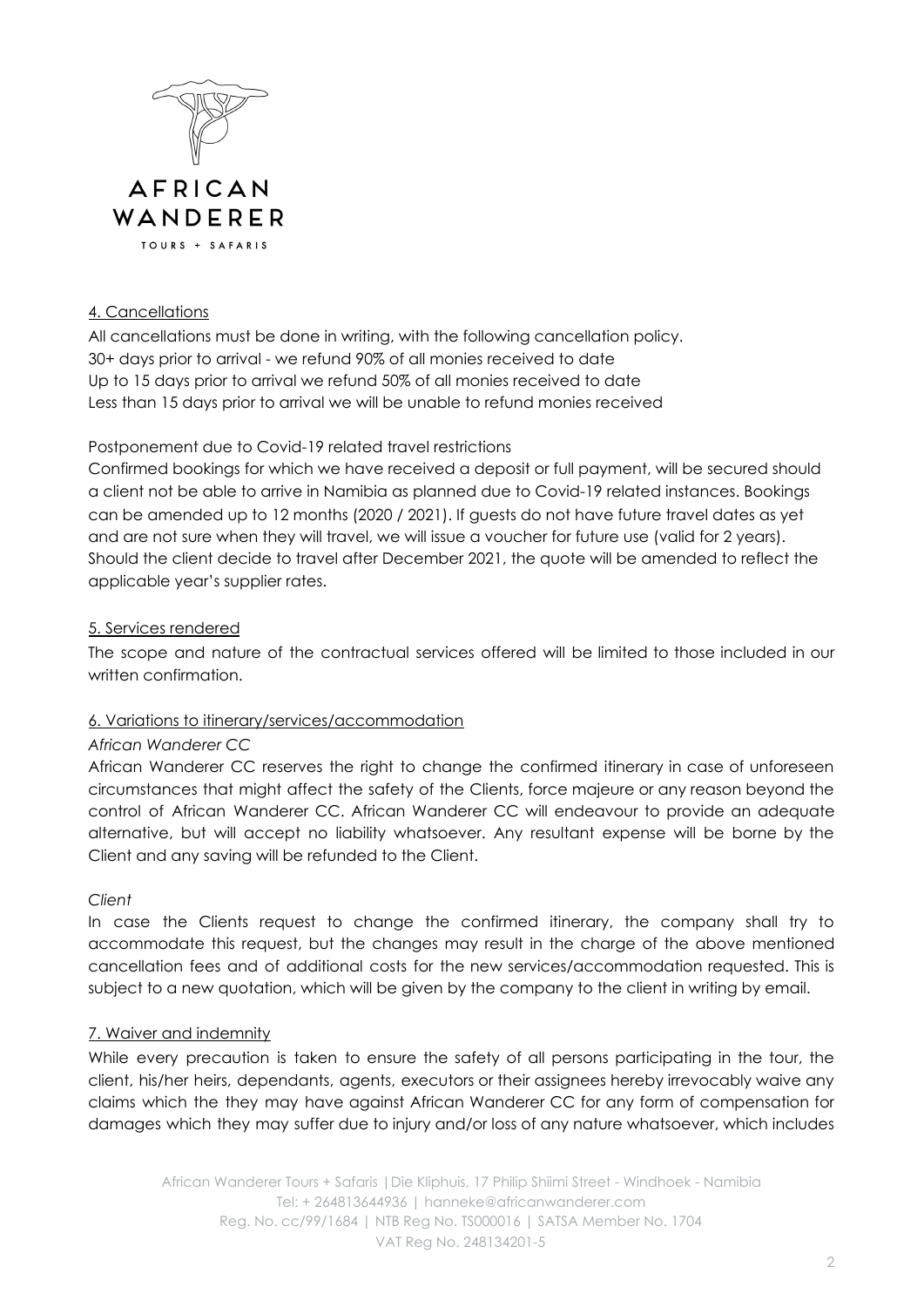

accidents caused by the client's own actions, injuries or death while on safari, in transportation vehicles or at any place during the safari, or sickness or the death at any time after the safari.

African Wanderer CC shall not be liable for any accident which may occur either in air traffic or when making use of usual local transport of any kind, whether on land or on water and/or by means of rented safari vehicles. The same applies to any other kind of hiking or other sporting activities and/or assaults or attacks by persons or animals. Should any service interruption occur in connection with outside services for which we merely act as agents and which have been thus referred to in our travel documents, African Wanderer CC cannot be held liable thereof. We do not assume liability either for any damage or loss incurred to any personal belongings, whether through theft or extreme environmental conditions, such as sand, dust, humidity, lengthy distances covered on difficult roads and tough tracks, and the like. African Wanderer CC shall not be liable for any reservations made by the Client directly with any establishment/operator/service/transportation.

### 8. Health

It is the sole responsibility of the Client to ensure that his/her inoculations are in order prior to departure. It is the Client's obligation to ensure that he/she is medically fit and able to embark upon the safari. African Wanderer CC representatives' opinion on health issues is not final and must be reconfirmed and verified by/with a medical practitioner authorised to advise on health issues/questions. African Wanderer CC cannot be held liable if the Clients follow unprofessional advice on any health issues/questions.

### 9. Passport and visas

It is the sole responsibility of the client to ensure that his/her travel documents, passports and visas are valid and are in order prior to departure. African Wanderer CC cannot be held liable for any visa or documentation not held by the client, nor will they be held liable should a passenger be refused entry into any Country for any reason.

The official opinion/advice/requirements of the High Commission and/or Embassy of the Country in question is final. African Wanderer CC representatives advice and/or opinion on visa/passport issues must be verified by contacting the High Commission and/or the Embassy of the Country in question for latest updated information on visa/passport requirements.

### 10. Baggage

African Wanderer CC accepts no liability for any loss or damage to luggage and/or personal effects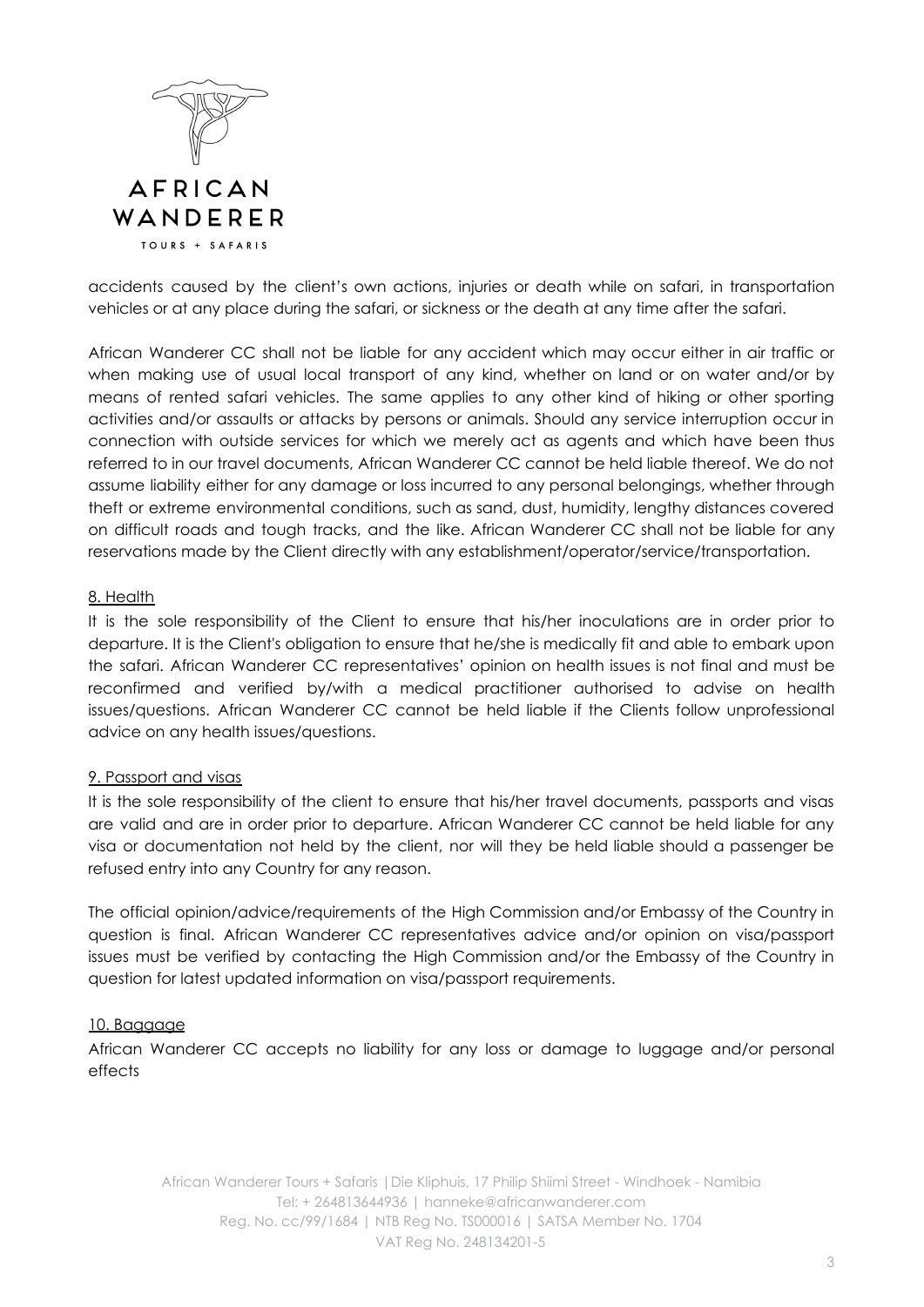

### 11. Insurance

A comprehensive travel cancellation, curtailment and medical insurance is compulsory on all tours organised by African Wanderer CC and must be arranged by the Client in due time and prior to arrival in Namibia.

## 12. Dietary requirements

Guests with special dietary problems must inform us in advance in order for us to communicate this to our suppliers.

### 13. Consent

The payment of the deposit or any other partial payment for a reservation on a safari constitutes consent by all guests covered by that payment to all provisions of the conditions and general information contained in this document. The terms, under which the Clients agree to take these safaris, can be changed only in writing by an authorised member of African Wanderer CC

### 14. Wild animals

Please be aware that safaris may take guests into close contact with wild animals. Attacks by wild animals are rare, but no safari into the African wilderness can guarantee that this will not occur. Neither African Wanderer CC, nor their employees or agents can be held responsible for any injury or incident on the safari. note that some camps/lodges/accommodation establishments are not fenced in.

### 15. Bookings

All reservations belong to African Wanderer CC until a deposit/payment is received. A provisional reservation and/or reservation can be cancelled/released at any time without prior notice in case the payment schedule is not adhered to.

### 16. Driving licenses

It is the responsibility of the client, who undertakes a self-drive tour, to obtain a valid International driver's license before the departure date. African Wanderer CC cannot be held responsible for delays in travelling due to the failure in compliance with the visa/passport/licence requirements.

## 17. Complaints

Complaints must be submitted to African Wanderer CC's at the time of occurrence of the inconvenience/problem, etc. and not after the tour/rental/service rendered, etc has ended.

### 18. Jurisdiction

In the event of any arbitration, this contract is governed by the laws of the Republic of Namibia.